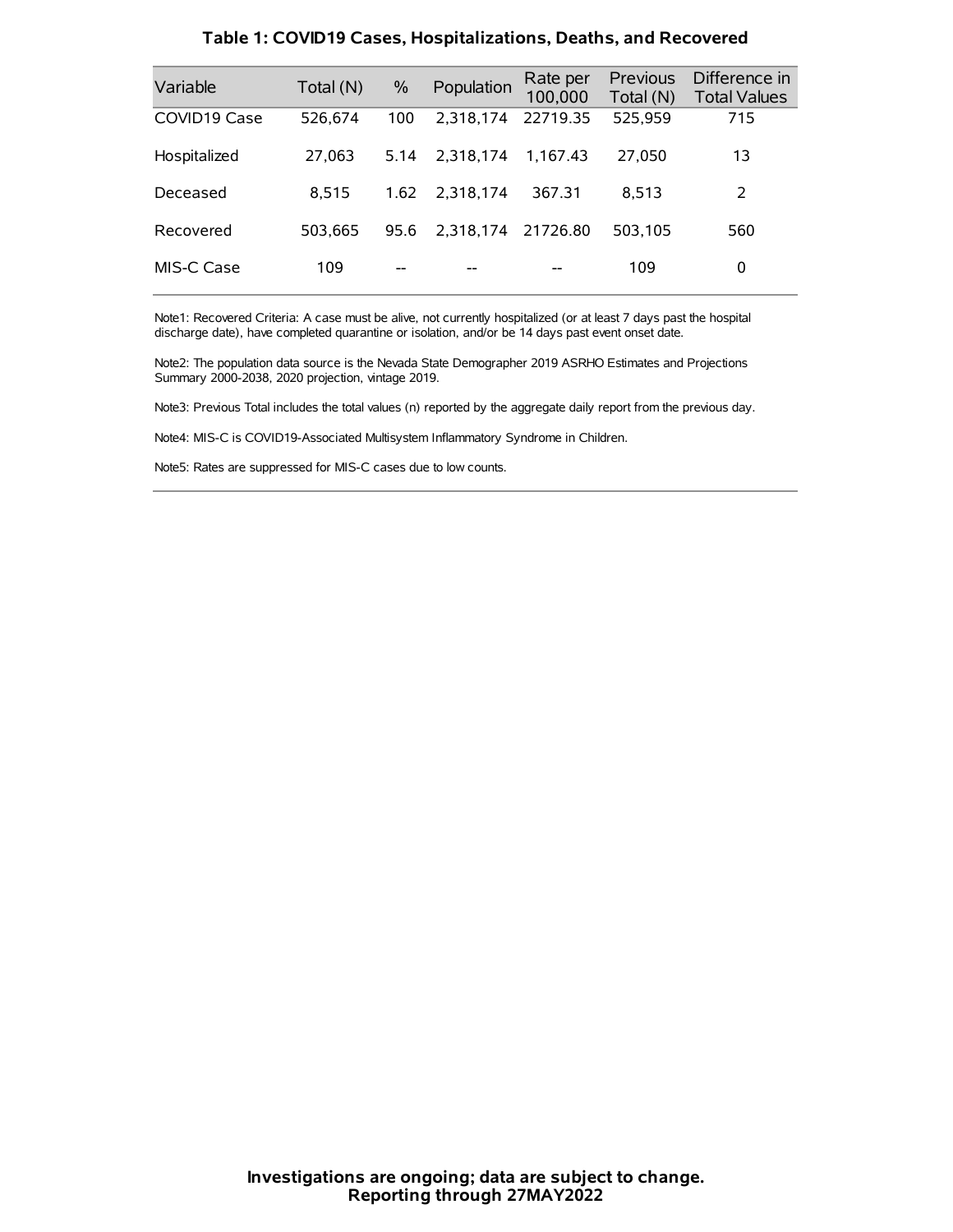# **Table 2: COVID19 Cases**

| Variable                     | Outcome                           | $\mathsf{N}$ | $\%$ | Population           | Rate per<br>100,000 |
|------------------------------|-----------------------------------|--------------|------|----------------------|---------------------|
| Age Categories               | Aged 4 or less                    | 13492        | 2.56 | 149,165              | 9045.0              |
|                              | Aged 5 to 17                      | 64862        | 12.3 | 406,595              | 15952               |
|                              | Aged 18 to 24                     | 60049        | 11.4 | 216,762              | 27703               |
|                              | Aged 25 to 49                     | 234934       | 44.6 | 803,732              | 29230               |
|                              | Aged 50 to 64                     | 97737        | 18.6 | 423,461              | 23081               |
|                              | Aged 64+                          | 55448        | 10.5 | 318,459              | 17411               |
|                              | Unknown                           | 152          | 0.03 |                      |                     |
| <b>Birth Sex</b>             | Female                            | 273513       | 51.9 | 1,160,285            | 23573               |
|                              | Male                              | 248854       | 47.3 | 1,157,889            | 21492               |
|                              | Unknown                           | 4307         | 0.82 |                      |                     |
| Race/Ethnicity               | Hispanic                          | 149441       | 28.4 | 763,053              | 19585               |
|                              | White                             | 137095       | 26.0 | 1,006,929            | 13615               |
|                              | <b>Black</b>                      | 49947        | 9.48 | 262,671              | 19015               |
|                              | Asian or Pacific Islander         | 44414        | 8.43 | 270,209              | 16437               |
|                              | American Indian, Eskimo, or Aleut | 691          | 0.13 | 15,311               | 4513.0              |
|                              | Other                             | 38531        | 7.32 | $\ddot{\phantom{a}}$ |                     |
|                              | Unknown                           | 106555       | 20.2 | ÷.                   |                     |
| Underlying Medical Condition | Yes                               | 81673        | 15.5 |                      |                     |
|                              | No/Unknown                        | 445001       | 84.5 |                      |                     |

Note1: Breakdown of Race is exlusively non-Hispanic.

Note2: Underlying Medical Condition is any identified health condition.

Note3: The population data source is the Nevada State Demographer 2019 ASRHO Estimates and Projections Summary 2000-2038, 2020 projection, vintage 2019.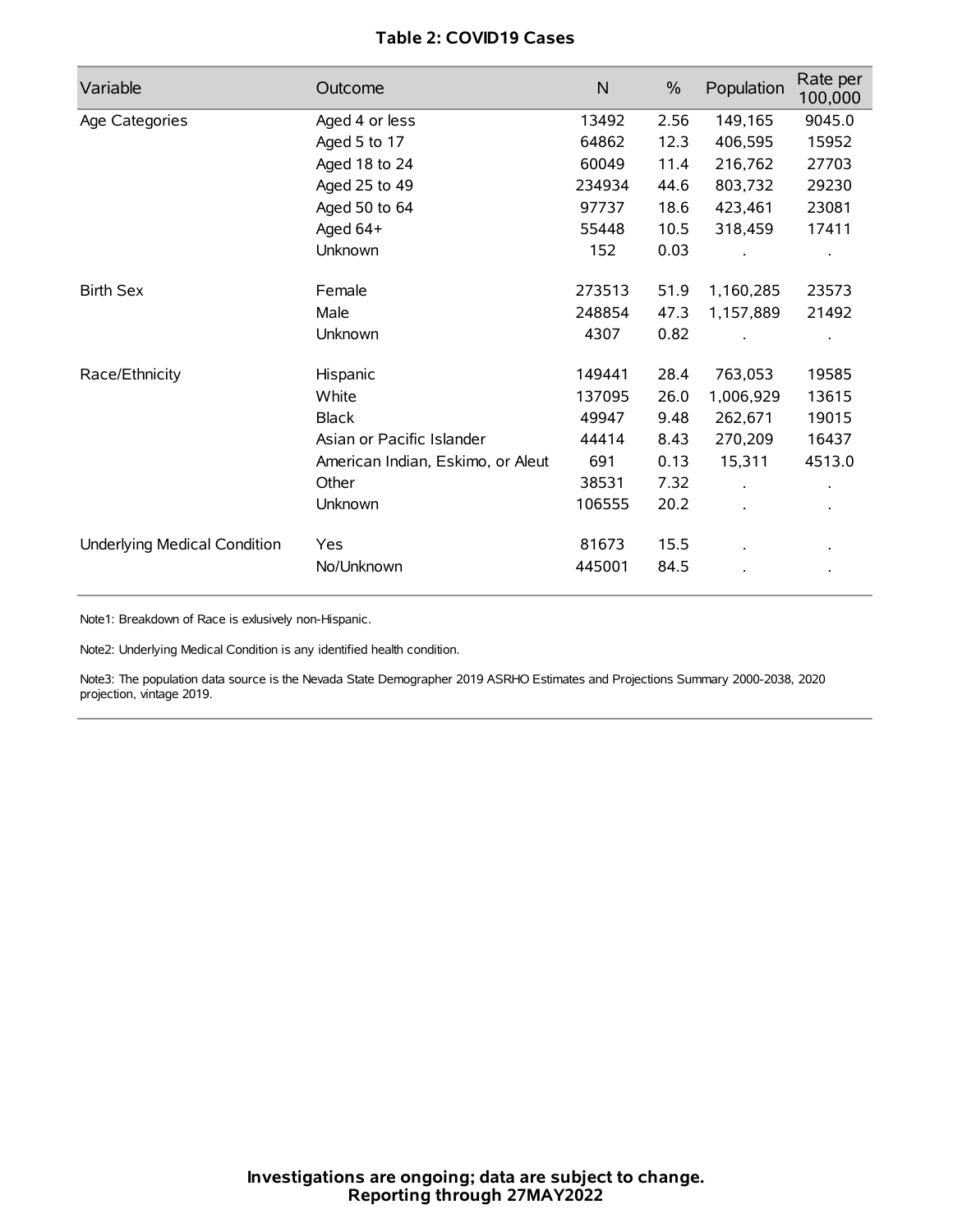| Variable         | Outcome                           | N     | $\%$ | Population | Rate per<br>100,000 |
|------------------|-----------------------------------|-------|------|------------|---------------------|
| Age Categories   | Aged 4 or less                    | 257   | 0.9  | 149,165    | 172.29              |
|                  | Aged 5 to 17                      | 356   | 1.3  | 406,595    | 87.56               |
|                  | Aged 18 to 24                     | 585   | 2.2  | 216,762    | 269.88              |
|                  | Aged 25 to 49                     | 6356  | 23.5 | 803,732    | 790.81              |
|                  | Aged 50 to 64                     | 7352  | 27.2 | 423,461    | 1736.2              |
|                  | Aged 64+                          | 12155 | 44.9 | 318,459    | 3816.8              |
|                  | Unknown                           | 2     | 0.0  |            |                     |
| <b>Birth Sex</b> | Female                            | 12110 | 44.7 | 1,160,285  | 1043.7              |
|                  | Male                              | 14914 | 55.1 | 1,157,889  | 1288.0              |
|                  | Unknown                           | 39    | 0.1  |            |                     |
| Race/Ethnicity   | Hispanic                          | 7078  | 26.2 | 763,053    | 927.59              |
|                  | White                             | 10536 | 38.9 | 1,006,929  | 1046.3              |
|                  | <b>Black</b>                      | 3854  | 14.2 | 262,671    | 1467.2              |
|                  | Asian or Pacific Islander         | 2779  | 10.3 | 270,209    | 1028.5              |
|                  | American Indian, Eskimo, or Aleut | 66    | 0.2  | 15,311     | 431.05              |
|                  | Other                             | 1066  | 3.9  |            |                     |
|                  | Unknown                           | 1684  | 6.2  |            |                     |

# **Table 3: COVID19 Hospitalizations - General Characteristics**

Note1: Breakdown of Race is exlusively non-Hispanic.

Note2: The population data source is the Nevada State Demographer 2019 ASRHO Estimates and Projections Summary 2000-2038, 2020 projection, vintage 2019.

Note3: Rates for categories with fewer than 12 cases are suppressed due to high relative standard error.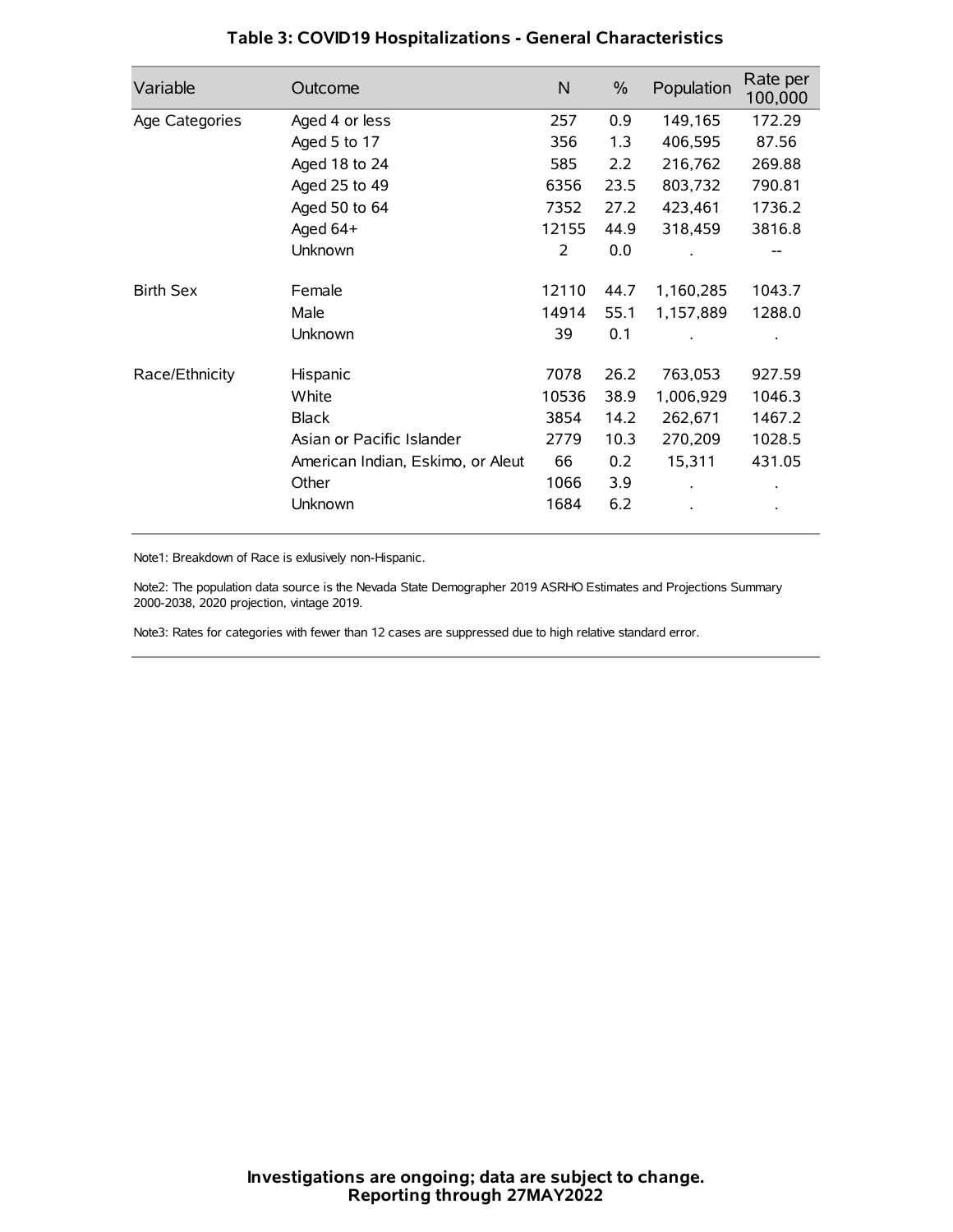| Variable                            | Outcome   | N     | $\frac{0}{0}$ |
|-------------------------------------|-----------|-------|---------------|
| Deceased                            | Yes       | 6918  | 25.6          |
|                                     | <b>No</b> | 20145 | 74.4          |
| ICU                                 | Yes       | 6526  | 24.1          |
|                                     | <b>No</b> | 20537 | 75.9          |
| Intubated                           | Yes       | 3106  | 11.5          |
|                                     | <b>No</b> | 23957 | 88.5          |
| <b>Underlying Medical Condition</b> | Yes       | 16892 | 62.4          |
|                                     | No        | 10171 | 37.6          |
| Hypertension                        | Yes       | 9911  | N/A           |
| Immunocompromised                   | Yes       | 620   | N/A           |
| Chronic Heart Disease               | Yes       | 3590  | N/A           |
| Chronic Liver Disease               | Yes       | 382   | N/A           |
| Chronic Kidney Disease              | Yes       | 2462  | N/A           |
| <b>Diabetes</b>                     | Yes       | 7077  | N/A           |
| Neurologic/Neurodevelopmental       | Yes       | 1256  | N/A           |
| Chronic Lung Disease                | Yes       | 4168  | N/A           |
| Historically Healthy                | Yes       | 4787  | N/A           |
| Other                               | Yes       | 7087  | N/A           |

# **Table 4: COVID19 Hospitalizations - Morbidity**

Note1: Underlying Medical Condition is any identified health condition.

Note2: The breakdown of health conditions are not mutually exlusive (i.e., a person can have more than one risk factor).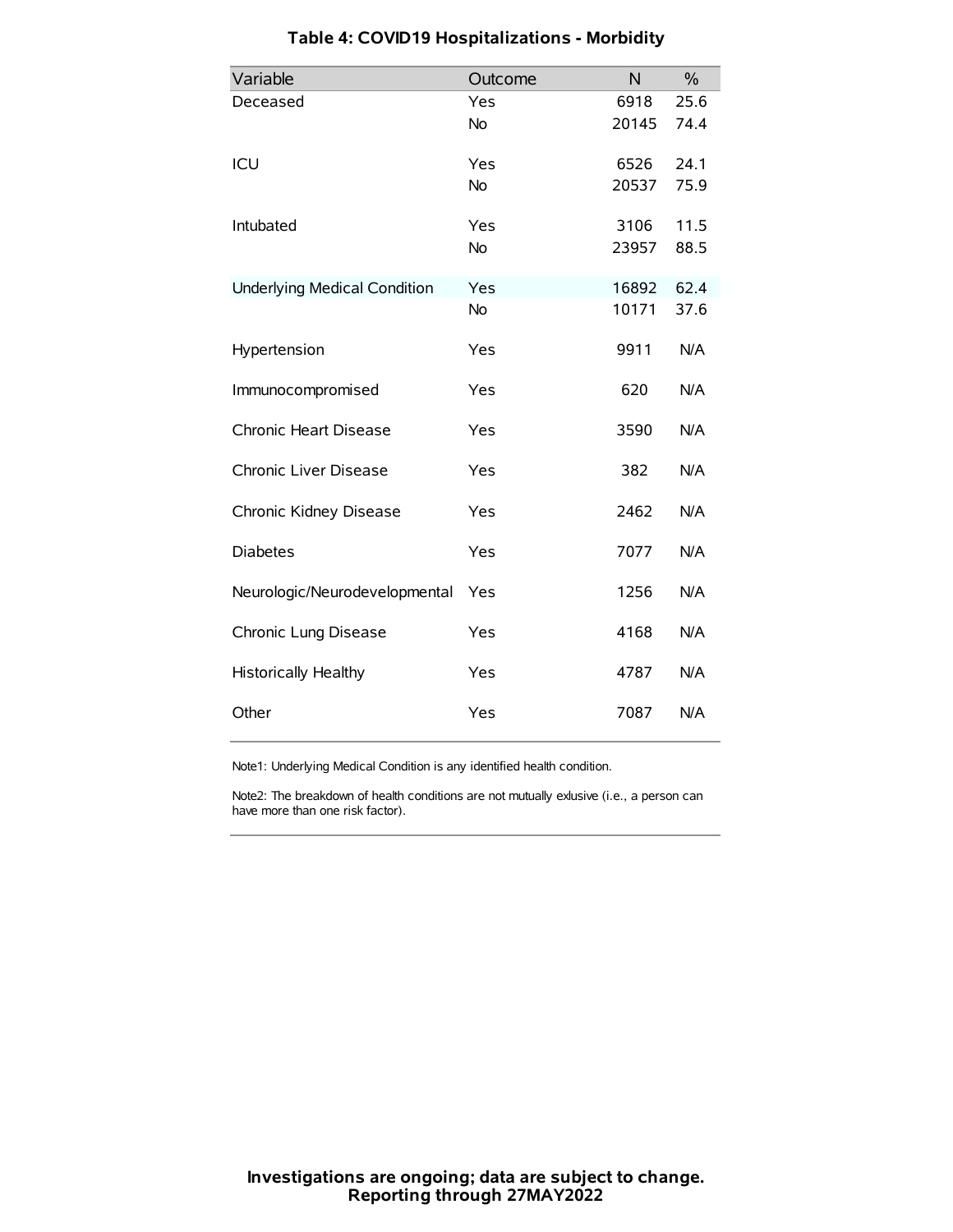| Variable         | Outcome                           | N    | $\%$ | Population           | Rate per<br>100,000 |
|------------------|-----------------------------------|------|------|----------------------|---------------------|
| Age Categories   | Aged 4 or less                    | 2    | 0.0  | 149,165              |                     |
|                  | Aged 5 to 17                      | 6    | 0.1  | 406,595              |                     |
|                  | Aged 18 to 24                     | 20   | 0.2  | 216,762              | 9.23                |
|                  | Aged 25 to 49                     | 724  | 8.5  | 803,732              | 90.08               |
|                  | Aged 50 to 64                     | 1828 | 21.5 | 423,461              | 431.68              |
|                  | Aged 64+                          | 5935 | 69.7 | 318,459              | 1863.7              |
| <b>Birth Sex</b> | Female                            | 3354 | 39.4 | 1,160,285            | 289.07              |
|                  | Male                              | 5139 | 60.4 | 1,157,889            | 443.82              |
|                  | Unknown                           | 22   | 0.3  |                      |                     |
| Race/Ethnicity   | Hispanic                          | 1973 | 23.2 | 763,053              | 258.57              |
|                  | White                             | 4206 | 49.4 | 1,006,929            | 417.71              |
|                  | <b>Black</b>                      | 1092 | 12.8 | 262,671              | 415.73              |
|                  | Asian or Pacific Islander         | 1043 | 12.2 | 270,209              | 386.00              |
|                  | American Indian, Eskimo, or Aleut | 31   | 0.4  | 15,311               | 202.46              |
|                  | Other                             | 107  | 1.3  | $\ddot{\phantom{0}}$ | $\bullet$           |
|                  | Unknown                           | 63   | 0.7  |                      | $\bullet$           |

### **Table 5: COVID19 Deaths - General Characteristics**

Note1: Breakdown of Race is exlusively non-Hispanic.

Note2: The population data source is the Nevada State Demographer 2019 ASRHO Estimates and Projections Summary 2000-2038, 2020 projection, vintage 2019.

Note3: Rates for categories with fewer than 12 cases are suppressed due to high relative standard error.